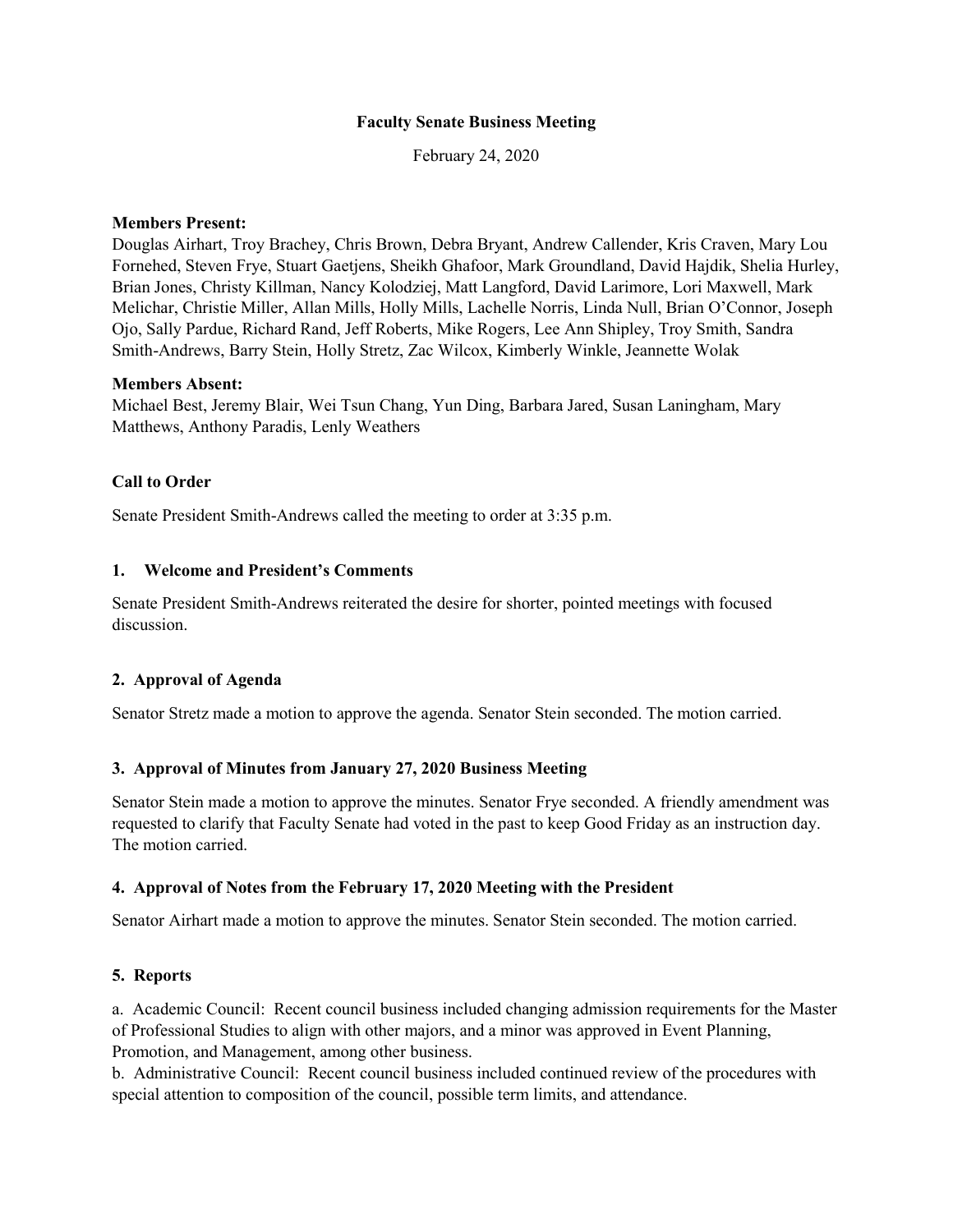## **6. Audit on Campus**

Information only – Senate President Smith-Andrews stated that the audit currently underway by the state is a periodic review and is not a cause for concern nor a response to wrongdoing. Most of President Oldham's cabinet has been interviewed as well, and the main purpose is to determine the effectiveness of the Board of Trustees. All locally-governed institutions (LGIs) are under review.

# **7. Centralized Advisement Center Follow-Up**

In light of recent concerns shared in senate meetings and with the President, the question was posed about what action Faculty Senate should take. There continue to be many concerns, including the absence of a needs assessment, a lack of data to support that the center is the solution to Tech's retention issue, the source of the funding for the center, training and turnover, return-on-investment, and many unknown variables, among other issues. Ideas including opting in/out of the advising center were discussed, as well as taking a "wait and see" approach. Senators chose to address these concerns again with President Oldham before taking any action.

## **8. Tenure Cover Sheet**

Senator Null presented the current working draft of the tenure cover sheet, as well as a list of questions submitted by chairs and Senator Null's responses. Additional feedback was requested about the cover sheet, the narrative, the answers to the questions, and any further suggestions before meeting with Provost Bruce to discuss the cover sheet. Suggestions for new lines or sections on the cover sheet included:

- Participation in recruitment events
- Senior thesis advisement (for departments without graduate programs)
- Breaking up the checklist into sections (research, teaching, service, etc.)
- Including an "other" or "additional information" section
- Adding friendly language to the top of the checklist similar to, "This checklist is an outline of how you have met your department's expectations and the mission of the university," to avoid faculty feeling as though they must have something in every category

Senator Null reminded senators that this cover sheet has not yet been approved by councils and that she will take feedback to Provost Bruce and report back.

## **9. Education Benefits Policy 630**

After many inquiries and issues of Tech faculty and staff not being reimbursed, the policy will be changed to remove the restriction that the degree must be directly related to the employee's position. This restriction is removed only for on-campus courses; those seeking reimbursement for education at other institutions must still meet the higher standard related to their current position at Tech.

## **10. Changes in IDEA/Faculty Handbook**

There is no longer an opt-out option for IDEA evaluations submitted during faculty evaluations. This was a unanimous vote by the Deans, and chairs may now see all qualitative and quantitative data on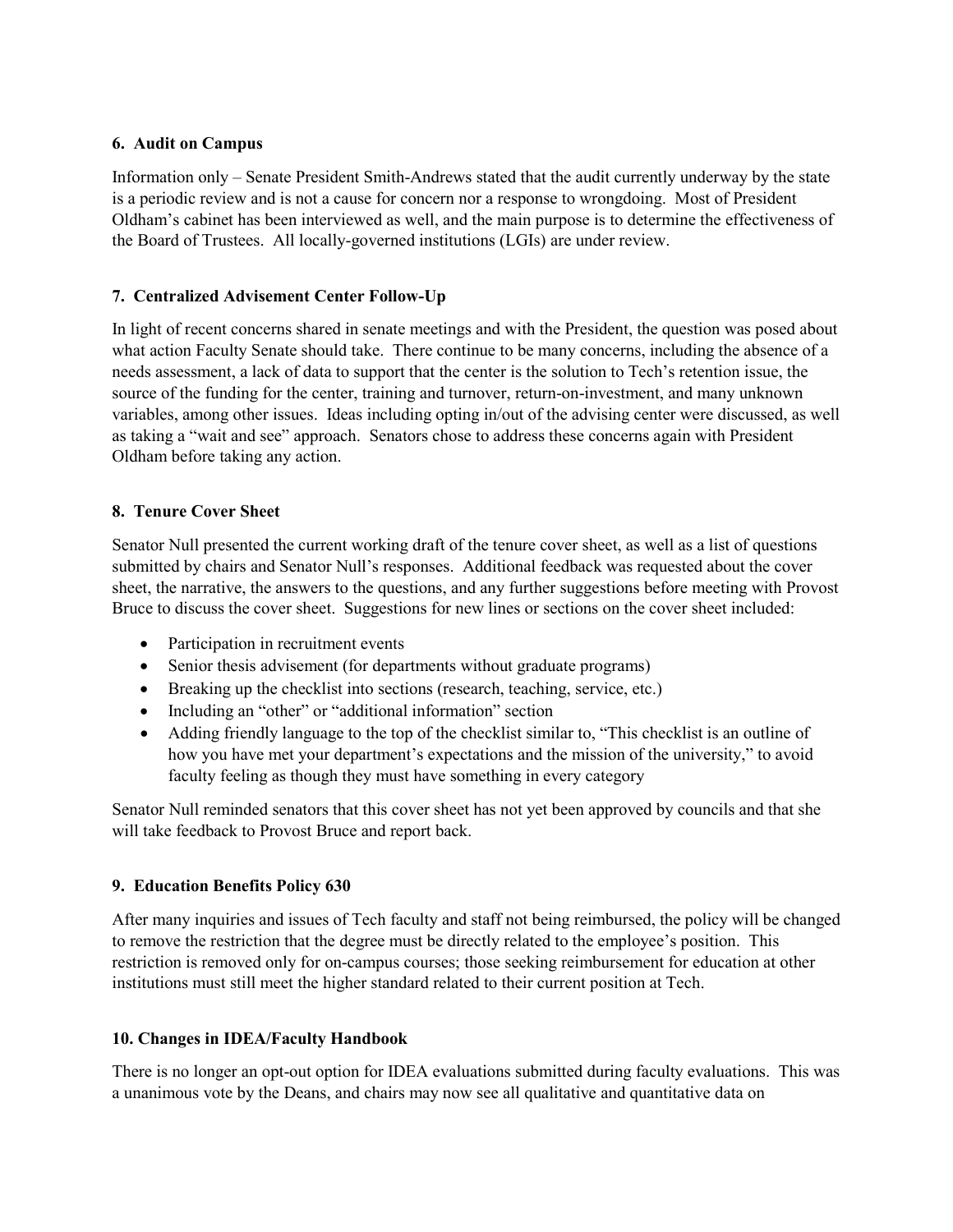evaluations from all courses, including comments. The language regarding IDEA in a previous version of the Faculty Handbook was shared for comparison.

## **11. Post-Retirement Contracts**

Information only: Those interested in post-retirement contracts must be aware that the terms of the pay and the length are negotiable, based on need, and handled on a case-by-case basis.

## **12. Representation on Academic/Administrative Councils and Faculty Senate**

The ad hoc committees for both councils are continuing to work on procedures and look into the composition of the councils. Any proposed changes will be taken up in councils and Faculty Senate before taking them to Dr. Huo for approval to update Policy 102.

## **13. Nominating Committee**

Senate President Smith-Andrews sought volunteers to comprise the Faculty Senate nominating committee for the next president-elect and secretary. Senator Airhart was selected to chair the committee, and Senators Jones and Norris will serve on the committee.

## **14. Old Business**

Currently, only two non-instructional faculty assignments may be awarded each year. Senator Roberts made a motion to support the increase in non-instructional assignments awarded each year. Senator Rand seconded. The motion carried.

# **15. Other Such Matters**

- Senator Smith shared his memory of serving on the ad hoc calendar committee that looked into the Good Friday holiday and other holidays. It was his understanding that the holiday did not have to be called "Good Friday" and could be taken any time during the year, which was his preference over losing an instruction day. He had the impression it was not going to be taken as a Good Friday holiday.
- Senator Null asked for the status of Senator Pardue's request that President Oldham reinstate the faculty compensation committee. Senator Pardue said she would revisit the topic with the President with specifics regarding her request and would share the outcome.
- Senator Rand invited anyone interested to attend an upcoming talk on corporate responsibility hosted by the College of Business. Regarding how state-appropriated funds for raises are being handled locally, he urged senators to contact state legislators to encourage them to write into the legislation how the money is to be spent. If it is intended by them to be "across the board," encourage them to write that into the legislation so it cannot be handled differently locally. Senator Pardue offered that senators should also ask for the raises to be fully-funded so the institutions do not have to make up the difference.

## **Adjournment**